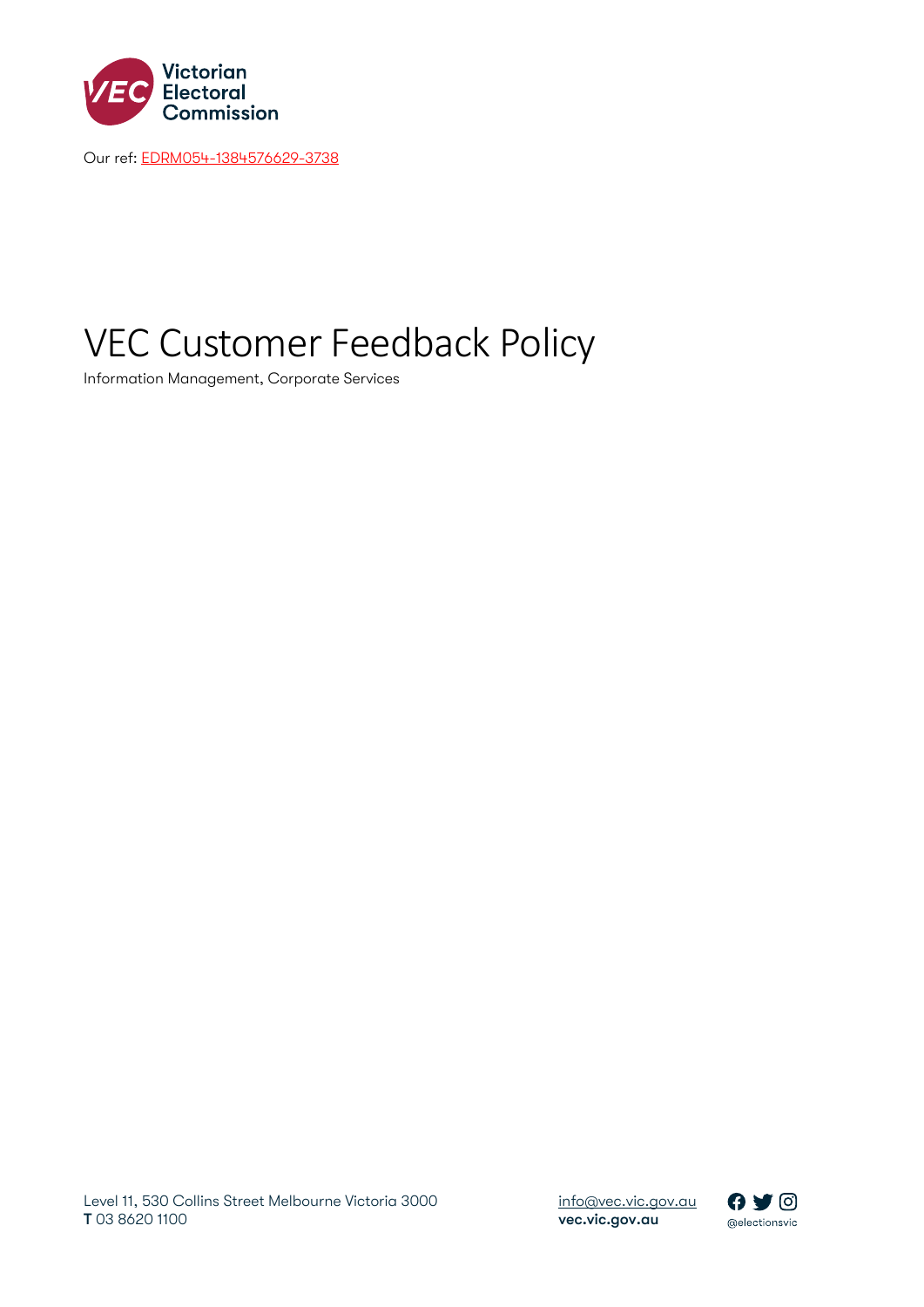### Contents

| 9 |
|---|
|   |
|   |
|   |
|   |
|   |
|   |
|   |
|   |
|   |
|   |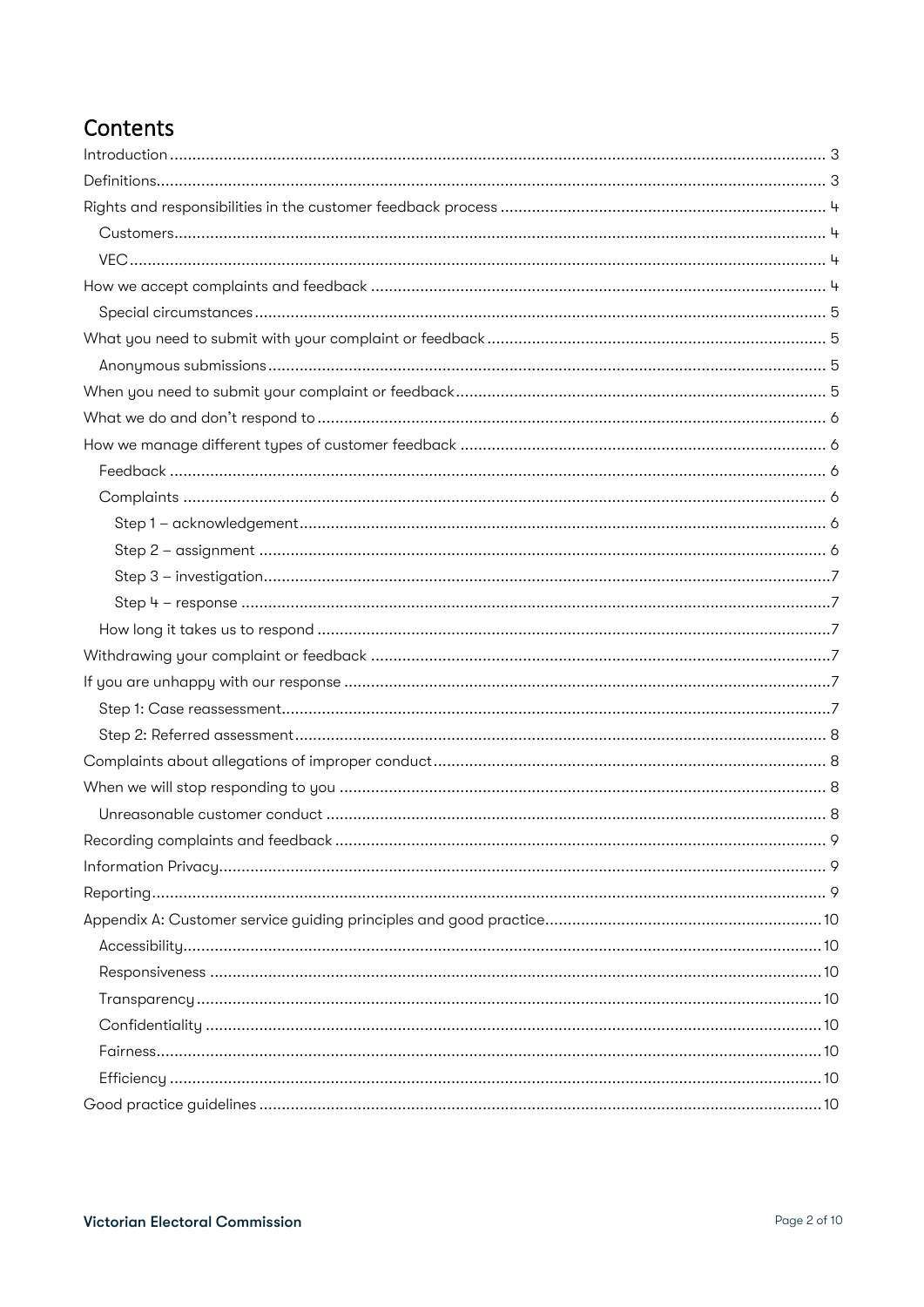## <span id="page-2-0"></span>Introduction

The Victorian Electoral Commission (VEC) is an independent and impartial statutory authority established under Victoria's *Electoral Act 2002* (Electoral Act).

We conduct Victorian State Parliamentary elections, local council elections, certain statutory elections and polls, and commercial and community elections. We also conduct boundary reviews, maintain the Victorian electoral enrolment register, conduct electoral research, provide education services, and work to engage all Victorians entitled to vote in the democratic process.

We welcome customer feedback as it gives us an opportunity to improve our services. We consider general feedback, complaints and compliments to be our main types of customer feedback.

Ou[r Customer Service Charter](https://www.vec.vic.gov.au/files/VECCustomerCharter2017.pdf) explains what we do and the standard of service you can expect from us. Where you believe we do not meet this level of service, we appreciate the time you take to inform us. We are committed to treating complaints seriously and responding to them promptly. We also welcome suggestions for things we could be doing better and compliments that let us know what we are doing well.

This policy covers:

- definitions related to customer feedback
- your rights and responsibilities as a customer
- our rights and responsibilities in the customer feedback process
- how we accept customer feedback
- how we assess customer feedback
- how we manage our responses to different types of customer feedback
- how to seek a reassessment or referred assessment of our response.

## <span id="page-2-1"></span>**Definitions**

This policy contains the following terms.

| Word/term | Definition                                                                                                                                                                                                                                                                                                                                    |
|-----------|-----------------------------------------------------------------------------------------------------------------------------------------------------------------------------------------------------------------------------------------------------------------------------------------------------------------------------------------------|
| Customer  | A person or organisation that accesses VEC products or services.                                                                                                                                                                                                                                                                              |
| Feedback  | Either:<br>a suggestion of something we can improve<br>or<br>a compliment, outlining something we are doing well or should continue<br>doing.                                                                                                                                                                                                 |
| Complaint | When a customer:<br>expresses dissatisfaction with a process, performance, policy or service<br>$\bullet$<br>related to an interaction with us<br>or<br>alleges a breach of the Electoral Act, the Local Government Act 2020 or<br>$\bullet$<br>other statutory act, by-law or protocol by a candidate, party,<br>organisation or individual. |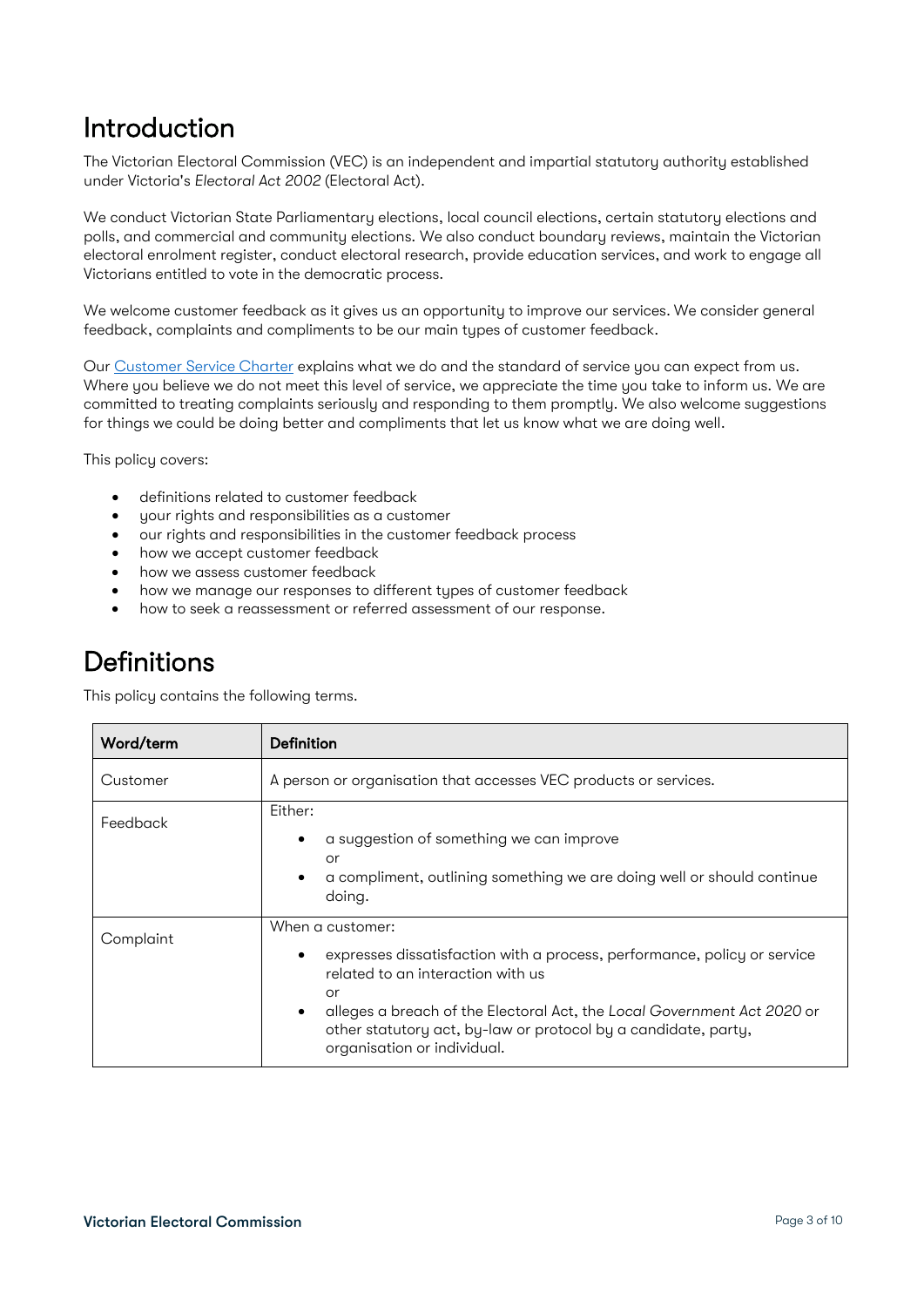## <span id="page-3-0"></span>Rights and responsibilities in the customer feedback process

### <span id="page-3-1"></span>**Customers**

You have the right to:

- make a complaint or give feedback
- be treated with courtesy and respect by our staff
- have your complaint or feedback managed in line with this policy
- seek a reassessment of our response if you are not satisfied with it or the process undertaken
- withdraw a complaint at any time.

You have a responsibility to:

- treat our staff with courtesy and respect
- provide only true and accurate information.

You can assist us in the management of your complaint or feedback by:

- providing sufficient information to enable us to investigate the matter
- providing further information if requested.

### <span id="page-3-2"></span>**VEC**

We have the right to:

- be treated with courtesy and respect
- investigate your complaint even if you withdraw it.

We must:

- support your right to complain or give feedback
- protect your privacy, and anonymity, if requested
- manage all types of customer feedback in line with our framework and policy
- provide you with a timely response
- provide you with an avenue for reassessment of our response
- cooperate with any request for information by another relevant organisation as a result of a referred assessment of our reassessment.

### <span id="page-3-3"></span>How we accept complaints and feedback

Our policy is that feedback and complaints must be given in writing, except under special circumstances (see below). You may submit feedback or complaints:

#### Online

[www.vec.vic.gov.au](http://www.vec.vic.gov.au/)

By email [complaints@vec.vic.gov.au](mailto:complaints@vec.vic.gov.au)

#### By post

**Complaints** Victorian Electoral Commission Level 11, 530 Collins Street Melbourne VIC 3000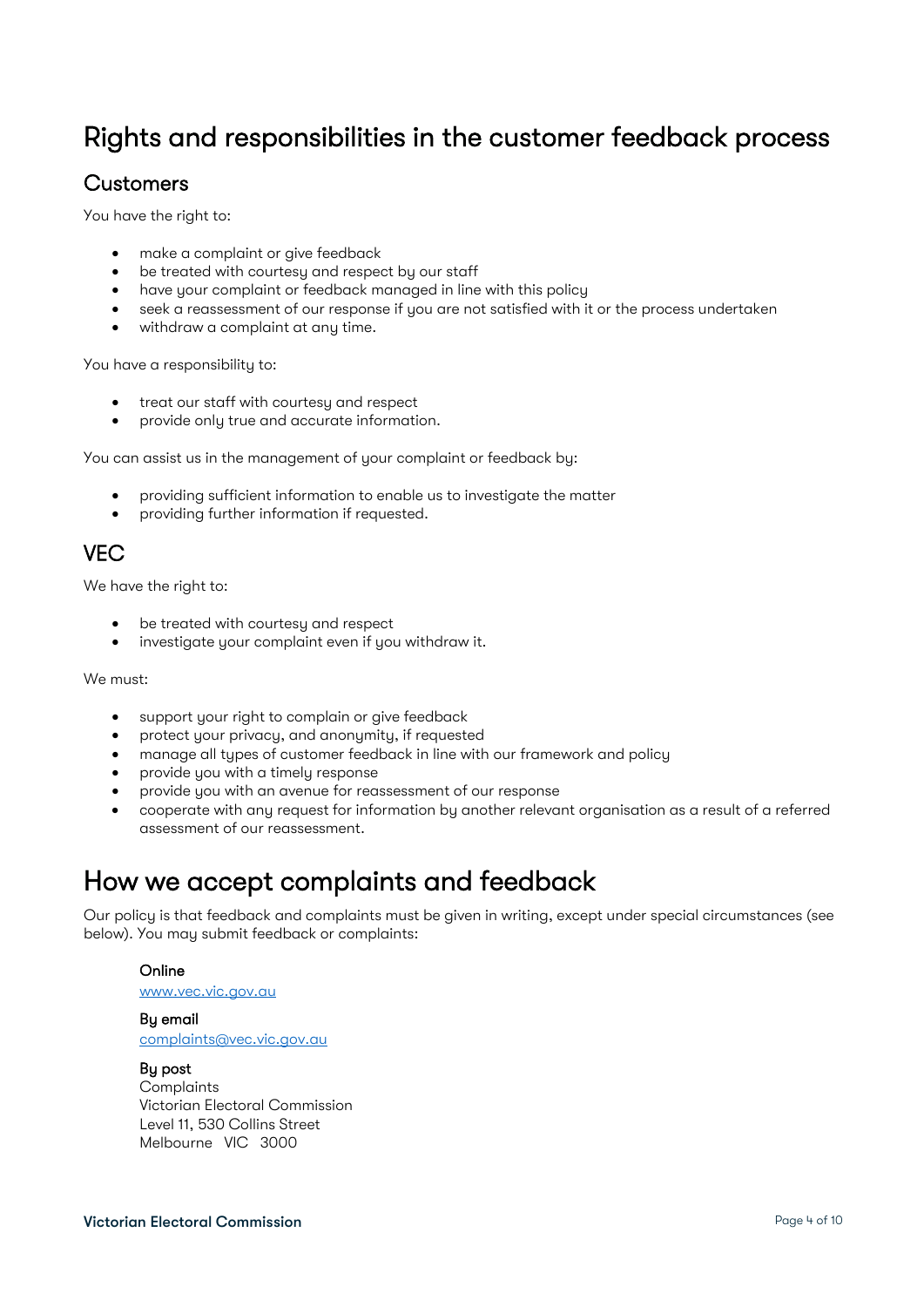### <span id="page-4-0"></span>Special circumstances

Adjustments to our submission process may be made if you:

- have an impairment preventing you from being able to submit a complaint or feedback in writing
- have limited or no literacy in English.

If required, our staff can help you make a written or verbal complaint or give written or verbal feedback.

You can also contact us through:

- the [National Relay Service](http://relayservice.gov.au/) asking for 03 8620 1100
- an interpreter.

### <span id="page-4-1"></span>What you need to submit with your complaint or feedback

We require the following information so we can understand your feedback or investigate your complaint:

#### Customer name

Your full name or the name of the group/organisation making the submission.

#### Contact details

Your contact details such as email address, postal address or telephone number. You must provide an email or postal address for us to be able to respond to you.

#### Details of your feedback or complaint

Details of your suggestion or compliment, or a description of the issue you are concerned about including dates, times, locations and the staff you interacted with if known.

#### Desired outcome

An indication of the outcome or resolution you are seeking.

#### Any supporting documents

Supporting documents could be photographs, notices, letters or anything you think is relevant to our investigation.

#### <span id="page-4-2"></span>Anonymous submissions

You can submit feedback or a complaint anonymously, but this may limit our ability to seek further information from you if we need it to fully resolve the issue. We will not be able to respond to you if your submission omits your contact details.

## <span id="page-4-3"></span>When you need to submit your complaint or feedback

You can submit feedback at any time. If you are making a complaint, you should submit it as soon as possible after the event or your interaction, especially if responsive action is required. There may be time limits for submitting some types of complaints, including:

- those related to fraud or a legal matter
- a breach of privacy
- a [public interest](https://www.ibac.vic.gov.au/reporting-corruption/what-is-a-protected-disclosure) disclosure (previously known as 'whistle-blower' complaints).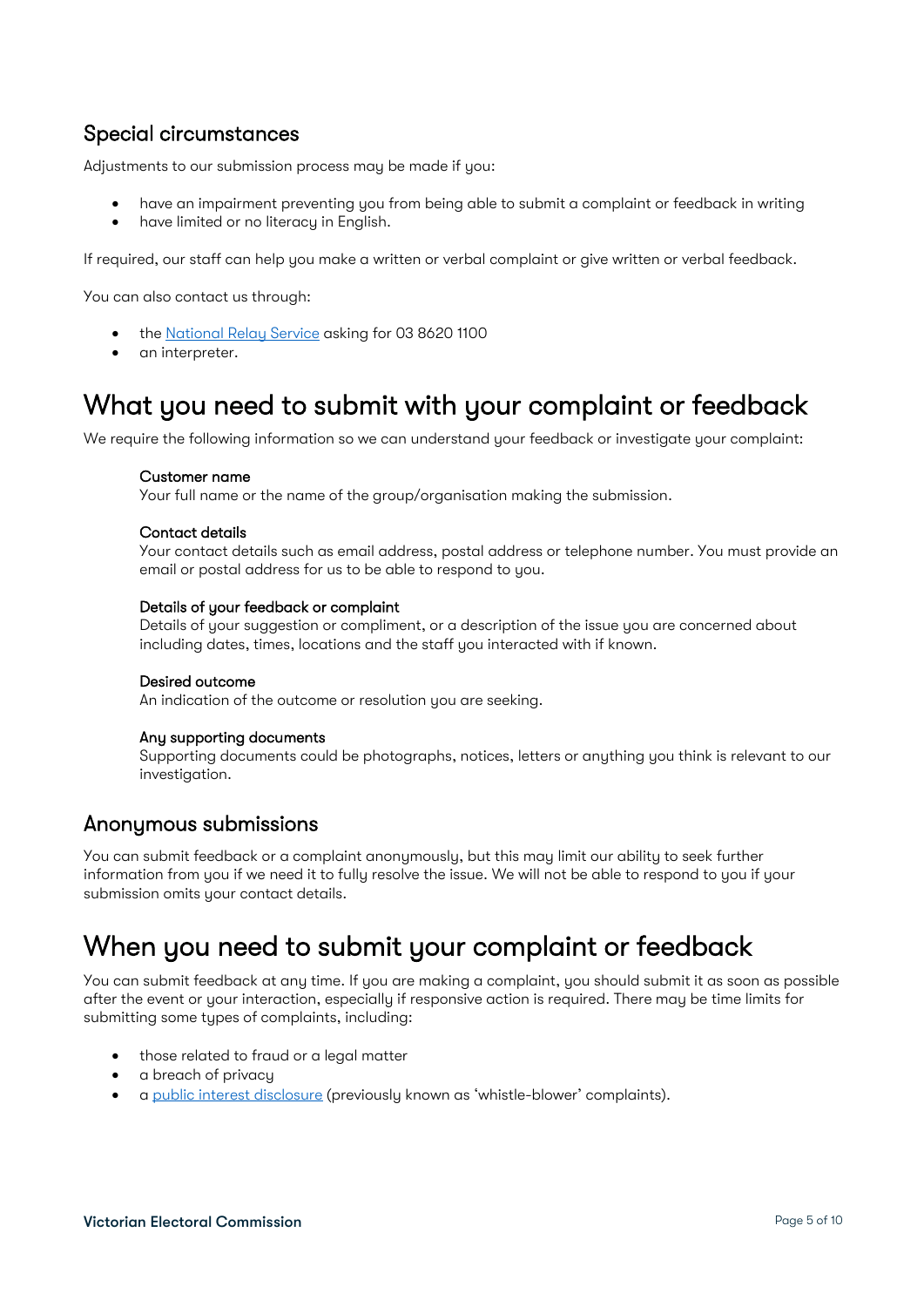## <span id="page-5-0"></span>What we do and don't respond to

We acknowledge all types of feedback received from customers. Some submissions may not be within our capacity to resolve. In these cases, we will do our best to find the information for you or refer you to the agency that can help.

#### We can only respond to complaints that fall within our responsibilities.

This includes complaints that:

- relate to a process, policy, performance or service administered by us, including the actions and behaviours of staff
	- or • allege an offence relating to the Electoral Act.

For State Parliamentary elections we respond to all complaints under the Electoral Act, aside from those escalated by another agency as part of a legal proceeding to higher authorities (to the Premier of Victoria regarding Government transparency, integrity, accountability).

#### Some complaints may fall outside our responsibilities.

We may refer your complaint to another agency if the complaint:

- alleges a breach of local government electoral law or offences related to provisions in the Local Government Act. We refer these to the Local Government Inspectorate
- alleges a breach of local laws. We refer these to the Chief Executive Officer of the relevant council
- alleges a criminal offence. We refer these to Victoria Police.

We will advise you if we refer your complaint externally. In some cases, it may also be appropriate for us to notify the subject of a complaint that a complaint was received, particularly where further information is needed. We will treat your information respectfully and in confidence.

## <span id="page-5-1"></span>How we manage different types of customer feedback

### <span id="page-5-2"></span>Feedback

When you submit feedback, you will receive an acknowledgement within three business days. All feedback is registered in our Feedback Register and assessed to rectify any issues we need to immediately action. These may be treated within the complaints process if we find that a response is required (see 'Complaints' below).

Where feedback suggests something we can improve on, we will investigate the current process. Where an improvement can be easily implemented, we will refer the suggestion to the responsible team for action. Where the improvement is more complex, we may make a case to VEC executive management for a decision.

We may contact you for further information if required.

### <span id="page-5-3"></span>**Complaints**

The complaints process has four parts:

#### <span id="page-5-4"></span>Step 1 – acknowledgement

We respond to let you know we have received your complaint and give you a case number.

#### <span id="page-5-5"></span>Step 2 – assignment

Our Complaints Officer assigns your complaint to an expert at the VEC to investigate. Some complaints may fall outside our responsibilities. For more information, see 'What we do and don't respond to' above.

#### **Victorian Electoral Commission Page 6 of 10**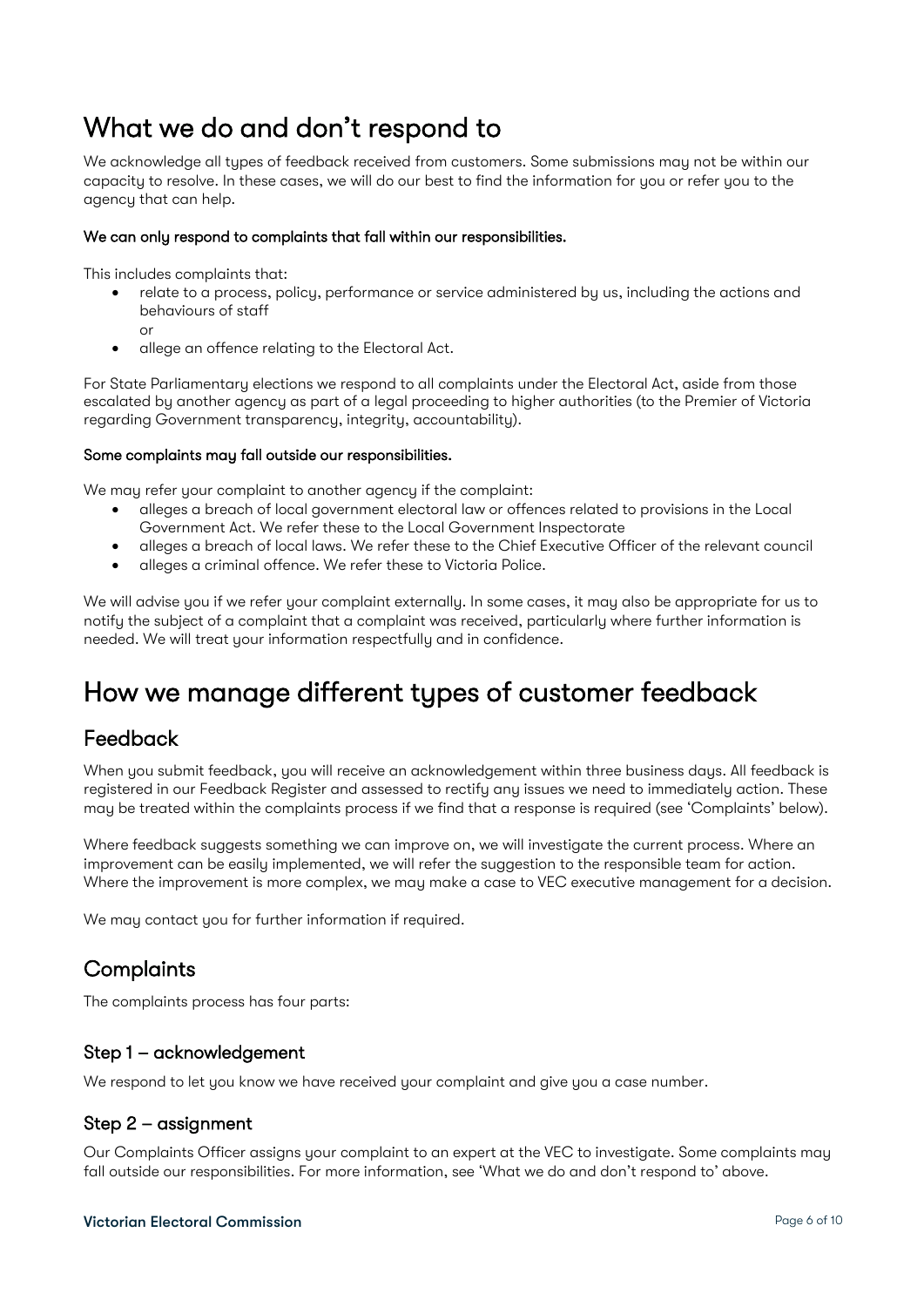#### <span id="page-6-0"></span>Step 3 – investigation

The VEC expert investigates your complaint. We may contact you if we require more information.

#### <span id="page-6-1"></span>Step 4 – response

The Complaints Officer and VEC expert respond to your complaint. If you provide your complaint anonymously, we will not be able to respond to you.

### <span id="page-6-2"></span>How long it takes us to respond

We respond to most complaints within five working days; we will contact you if we expect it to take longer. Depending on the issue you have raised, our response time will vary. This could be affected by:

- whether your complaint relates to a specific electoral event
- whether your complaint needs to be referred to a different agency
- how many issues your complaint covers
- how complex the issues involved are.

## <span id="page-6-3"></span>Withdrawing your complaint or feedback

You can withdraw your complaint or feedback at any time, but we may continue to investigate it. To withdraw or follow up an existing case, you can email the Complaints Officer and quote your case number.

## <span id="page-6-4"></span>If you are unhappy with our response

You have the right to ask for a reassessment of our response to your complaint if you are unhappy with it.

There is no time limit for requesting a reassessment of the outcome of a general complaint.

### <span id="page-6-5"></span>Step 1: Case reassessment

To request an internal reassessment, reply to the VEC staff member who responded to your complaint. Make sure you tell us:

- your case reference number
- why you are dissatisfied with our response
- the details of issues you are concerned about
- what outcome you would like.

Please also supply any further supporting documents.

We will escalate your complaint to a person of authority at the VEC who was not involved in the original complaint process or response to conduct a reassessment. This reviewing officer will have access to:

- your request for a reassessment
- details of your original complaint
- details of our assessment, investigation and response
- staff involved in our original assessment, investigation and response, as well as any other supporting documents.

We aim to conduct a reassessment and respond within 10 working days. We will contact you if we expect to take longer.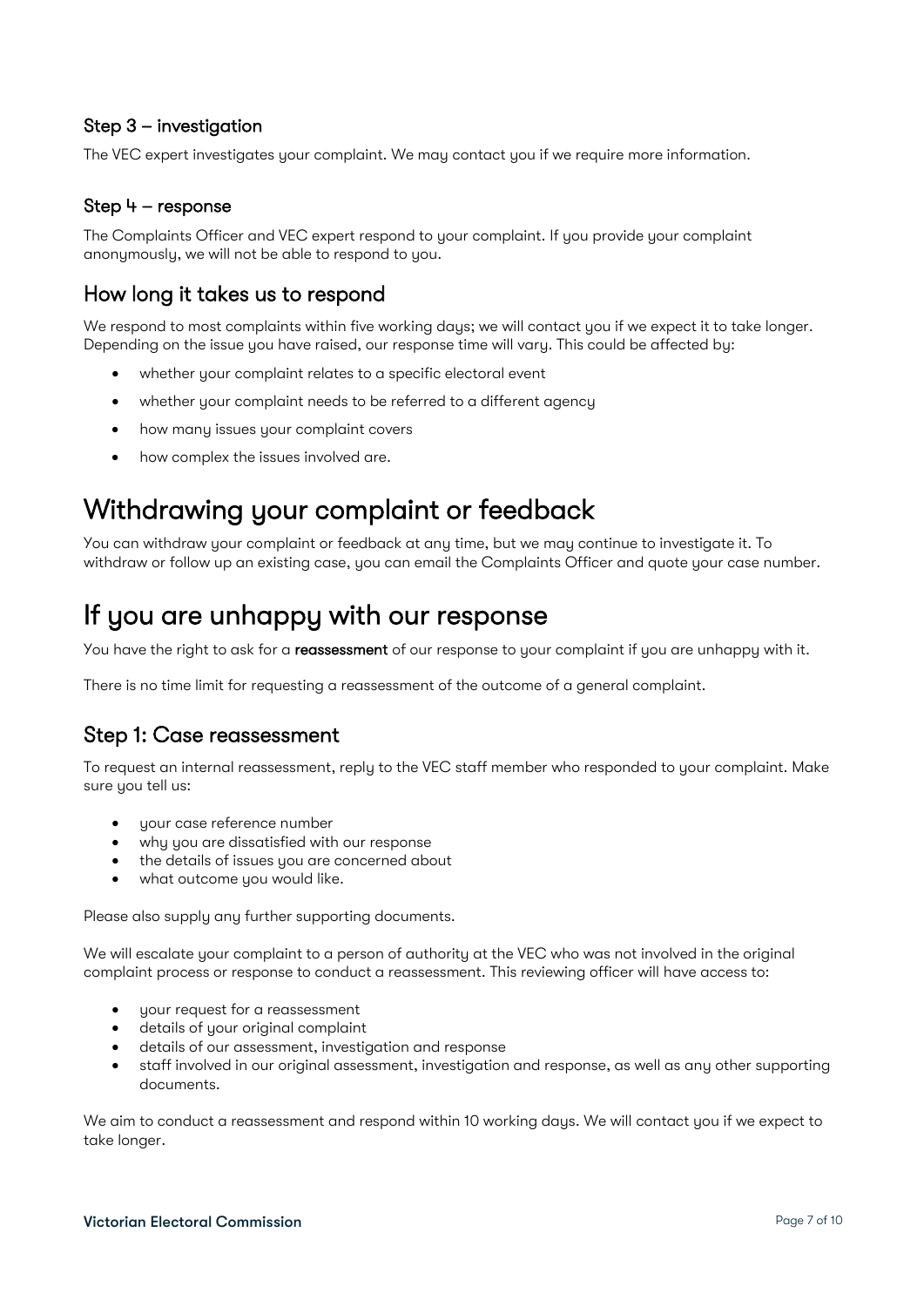### <span id="page-7-0"></span>Step 2: Referred assessment

If you are unhappy with our reassessment, you can contact:

#### The Victorian Civil and Administrative Tribunal

Responsible for administrative reviews in respect to some VEC decisions, including disputes against the validity of a local government election.

#### The Victorian Equal Opportunity and Human Rights Commission

Responsible for human rights and equal opportunity for Victorians.

#### The Office of the Victorian Information Commissioner

Responsible for how the public sector collects, uses and shares information.

## <span id="page-7-1"></span>Complaints about allegations of improper conduct

Where a complaint involves allegations of improper conduct, we will refer it to the Independent Broad-based Anti-corruption Commission (IBAC).

## <span id="page-7-2"></span>When we will stop responding to you

We will consider a case closed and will not send any further correspondence once we have responded to you and you have:

- told us you are satisfied with our response
- not contacted us for a period of 20 business days or
- been provided with a response to a reassessment.

### <span id="page-7-3"></span>Unreasonable customer conduct

We may decide to terminate correspondence or contact with you, in consultation with the Deputy Electoral Commissioner, if your conduct becomes unreasonable.

The following examples are deemed to be conduct that, in isolation or taken together, can be considered unreasonable:

- *Unreasonable persistence* you make excessive numbers of calls, or send excessive emails, letters, or paperwork in support of your complaint, or you refuse to accept our decision about your complaint based solely on the fact that it was not in your favour
- *Unreasonable demands*  you demand more reassessments than provided for in our policy, or you demand a different outcome without demonstrating that our original decision was wrong
- *Unreasonable lack of cooperation* you fail or refuse to identify the issue of complaint (where you are capable of identifying it) or you provide disorganised information (where you are capable of organising it)
- *Unreasonable arguments* you express irrational claims, beliefs or conspiracy theories; you make vexatious complaints; you illogically or unrealistically deny any responsibility for actions or inaction
- *Unreasonable behaviour* you make threats of harm to yourself, our staff or third parties; you make baseless attacks on the intentions, motivations, ethics or conduct of our staff responding to your complaint; you use abusive language beyond what could be expected; you express unreasonable anger, violence or aggression; you lie or are intentionally misleading.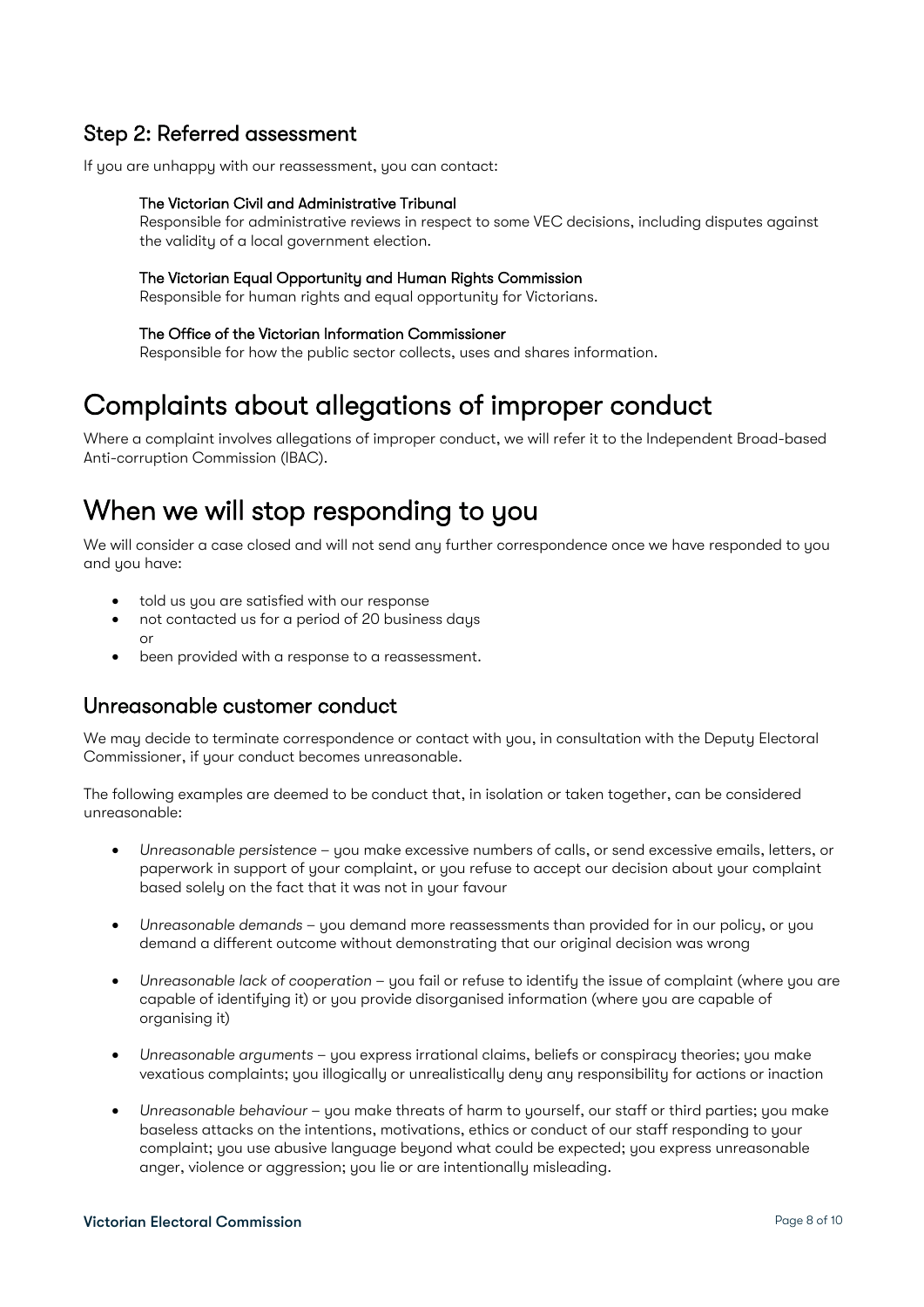## <span id="page-8-0"></span>Recording complaints and feedback

We record all complaints and feedback in our complaints database or Feedback Register.

We analyse our data and provide reports to VEC executive management, the Electoral Commissioner and Parliament on how we can improve services. Senior management is responsible for acting on the recommendations in these reports.

For any submission you make, we record the following information:

- your details
- how we received your complaint or feedback
- a description of your complaint or feedback
- your desired outcome (if provided)
- our staff member responsible for handling your complaint or feedback
- any action we take, including contact with you, response times and the outcome
- when your complaint or feedback was finalised
- relevant demographic information that could help improve services
- any recommendations for improvement, and who is responsible for implementing them.

## <span id="page-8-1"></span>Information Privacy

We keep a record of all complaints and feedback we receive and reassessments we undertake. We handle all personal information collected from you, for the purpose of managing a complaint or conducting a reassessment, in accordance with our [Privacy Policy](https://www.vec.vic.gov.au/files/PrivacyPolicy.doc) as well as the *Privacy and Data Protection Act 2014*.

Personal information we collect from you during the customer feedback and/or reassessment process, will usually be disclosed to the VEC business area to which it relates, and to staff members involved in managing your case or reassessment. Where we are obliged to report details of your case or reassessment outcome to another agency, such as the Privacy and Data Protection Commissioner, your details may be disclosed as part of a report to that agency.

Personal information collected about you or a third party in relation to alleged breaches of the Electoral Act may also be disclosed to Victoria Police for the purpose of investigating any offence against Victorian law, or to the Director of Public Prosecutions for the purpose of prosecuting an offence.

## <span id="page-8-2"></span>Reporting

We report on complaints and feedback in the following documents:

• Annual Report

Summarises the complaints and feedback we received by category, gives an overview of any electoral events which impacted customer feedback received, and outlines the number of matters referred to other agencies. The Annual Report is produced after the close of the financial year and tabled by Parliament.

• Report to Parliament

In an election year, a specific report is produced to Parliament on the conduct of the election (for local government or State election only; by-elections are reported in the Annual Report). This outlines the complaints and feedback received in relation to the election specifically.

Details of individual complaints and feedback submissions or customers are never disclosed in the Annual Report or Report to Parliament.